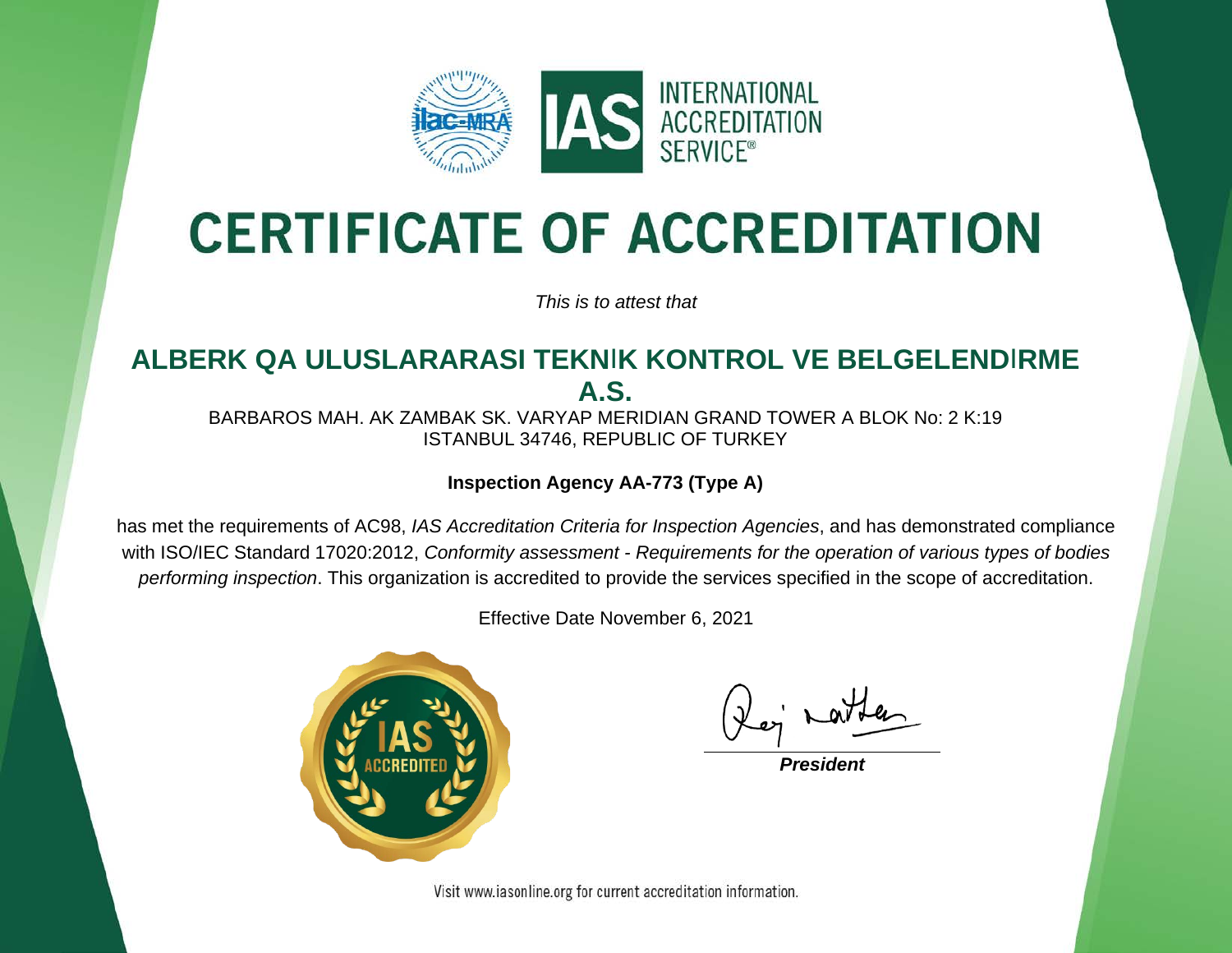## **SCOPE OF ACCREDITATION**

International Accreditation Service, Inc.

3060 Saturn Street, Suite 100, Brea, California 92821, U.S.A. | www.iasonline.org

### **ALBERK QA ULUSLARARASI TEKNIK KONTROL VE BELGELENDIRME A.S.**

www.qatechnic.com

#### **Contact Name** Aysen Yilmaz **Contact Phone +90-2165724910**

*Accredited to ISO/IEC 17020:2012 Effective Date November 6, 2021*

| <b>Field and Range of Inspection</b>                                                                                                                                                                                                                                                                                                                                                                                                                                                                                                                                                                                                                                                                                                                                                                                                                                   | <b>Regulations, Inspection Methods, Standards</b><br>and/or Specifications                                                                                                   |
|------------------------------------------------------------------------------------------------------------------------------------------------------------------------------------------------------------------------------------------------------------------------------------------------------------------------------------------------------------------------------------------------------------------------------------------------------------------------------------------------------------------------------------------------------------------------------------------------------------------------------------------------------------------------------------------------------------------------------------------------------------------------------------------------------------------------------------------------------------------------|------------------------------------------------------------------------------------------------------------------------------------------------------------------------------|
| Industrial Goods including:<br>Construction materials,<br>Care products and cosmetics,<br>$\overline{\phantom{a}}$<br>Fabric,<br>$\overline{\phantom{a}}$<br>Ready-made clothes,<br>$\overline{\phantom{a}}$<br>Shine,<br>$\overline{\phantom{a}}$<br>Cooking tools,<br>$\overline{\phantom{a}}$<br>Kitchen tools,<br>$\overline{\phantom{a}}$<br>Glass Table Ware,<br>$\overline{\phantom{a}}$<br>Plastic Bathroom Items,<br>$\overline{\phantom{a}}$<br>Plastic Furniture,<br>$\overline{\phantom{a}}$<br>Thermo Plastic Furniture,<br>$\overline{\phantom{a}}$<br>Ceramic Tableware,<br>$\overline{\phantom{a}}$<br>Electric products,<br>$\overline{\phantom{a}}$<br>Children played and Consumer Products,<br>$\overline{\phantom{a}}$<br><b>Raw Materials</b><br>$\overline{a}$<br>Food Commodities including:<br>Oilseeds,<br>$\sim$ 10 $\pm$<br>Oils and Fats, | Pre-shipment inspections, evaluation of the suitability<br>of the products through document review<br>(Verification/Certification of conformity to customer<br>requirements) |
| Food Products,<br>$\overline{\phantom{a}}$<br><b>Agricultural Products</b>                                                                                                                                                                                                                                                                                                                                                                                                                                                                                                                                                                                                                                                                                                                                                                                             |                                                                                                                                                                              |
| <b>Lifting and Carrying Machines</b><br>Crane (Overhead Bridge Crane, Portal<br>$\sim$<br>Crane, Monorail Crane, Mobile Crane, Tower<br>Crane, Loader Crane)<br><b>Workshop Hoist</b><br>$\overline{\phantom{a}}$<br>Platform (Mobile Elevating Work Platform,<br>Suspended Access Equipment, Mast<br><b>Climbing Work Platform</b><br>Vehicle Lifting<br>$\overline{\phantom{a}}$<br><b>Pallet Truck</b><br><b>Stacker</b><br>Forklift<br>Escalator                                                                                                                                                                                                                                                                                                                                                                                                                   | Health and Security Conditions Directive for Work<br><b>Equipment Usage</b>                                                                                                  |

**AA-773 ALBERK QA ULUSLARARASI TEKNIK KONTROL VE BELGELENDIRME A.S. Page 2 of 3**